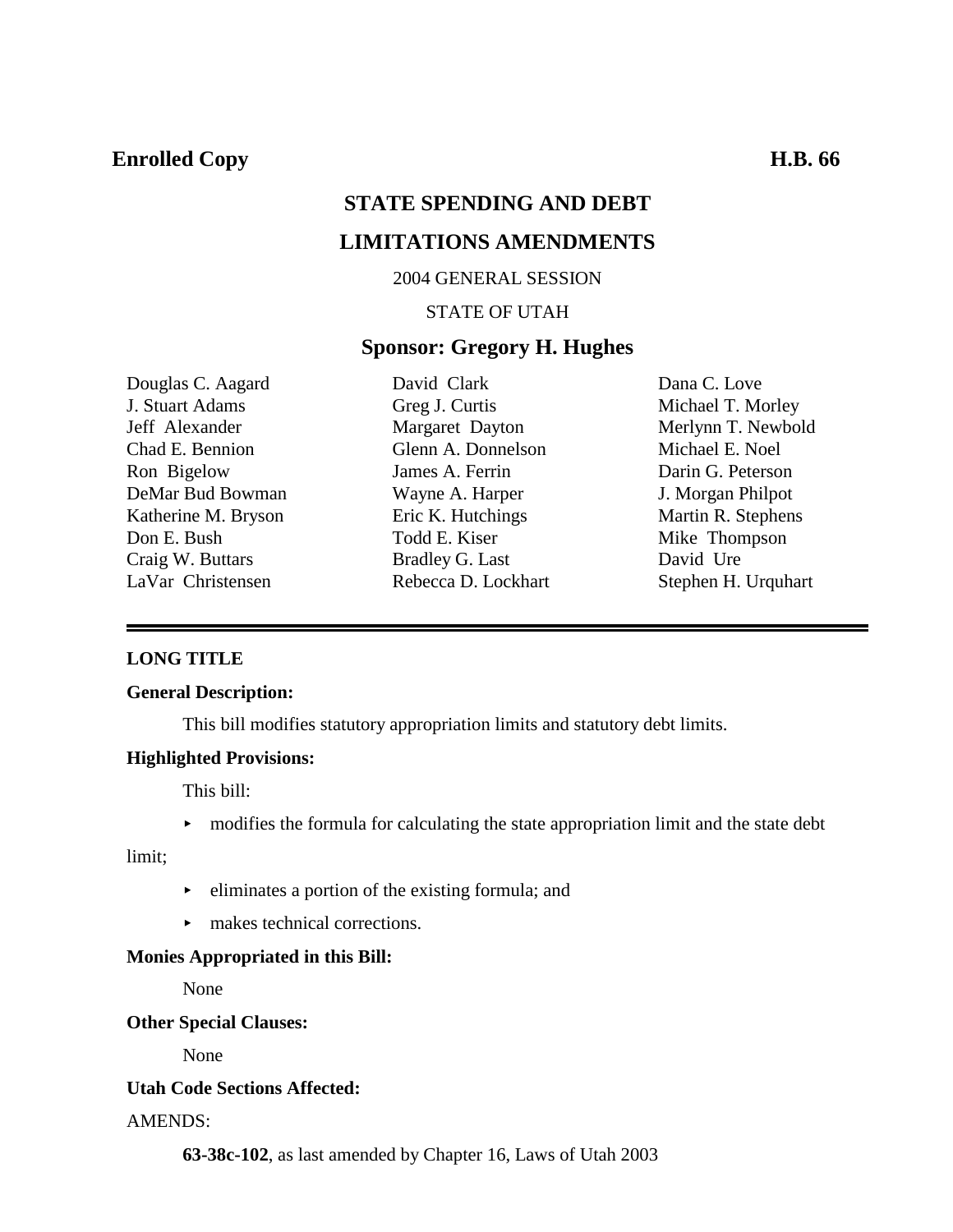**63-38c-103**, as last amended by Chapters 16 and 88, Laws of Utah 2003 **63-38c-201**, as renumbered and amended by Chapter 275, Laws of Utah 1996 **63-38c-202**, as last amended by Chapter 16, Laws of Utah 2003 **63-38c-402**, as last amended by Chapter 266, Laws of Utah 2002

*Be it enacted by the Legislature of the state of Utah:*

Section 1. Section **63-38c-102** is amended to read:

**63-38c-102. Purpose of chapter -- Limitations on state mandated property tax, state appropriations, and state debt.**

(1) (a) It is the purpose of this chapter to:

(i) place a limitation on the state mandated property tax rate under Title 53A, Chapter 17a, Minimum School Program Act;

(ii) place limitations on state government appropriations based upon [the average of changes in personal income and] the combined changes in population and inflation; and

(iii) place a limitation on the state's outstanding general obligation debt.

(b) The limitations imposed by this chapter are in addition to limitations on tax levies, rates, and revenues otherwise provided for by law.

(2) (a) This chapter may not be construed as requiring the state to collect the full amount of tax revenues permitted to be appropriated by this chapter.

(b) This chapter's purpose is to provide a ceiling, not a floor, limitation on the appropriations of state government.

(3) The recommendations and budget analysis prepared by the Governor's Office of Planning and Budget and the Office of the Legislative Fiscal Analyst, as required by Title 36, Chapter 12, Legislative Organization, shall be in strict compliance with the limitations imposed under this chapter.

Section 2. Section **63-38c-103** is amended to read:

#### **63-38c-103. Definitions.**

As used in this chapter: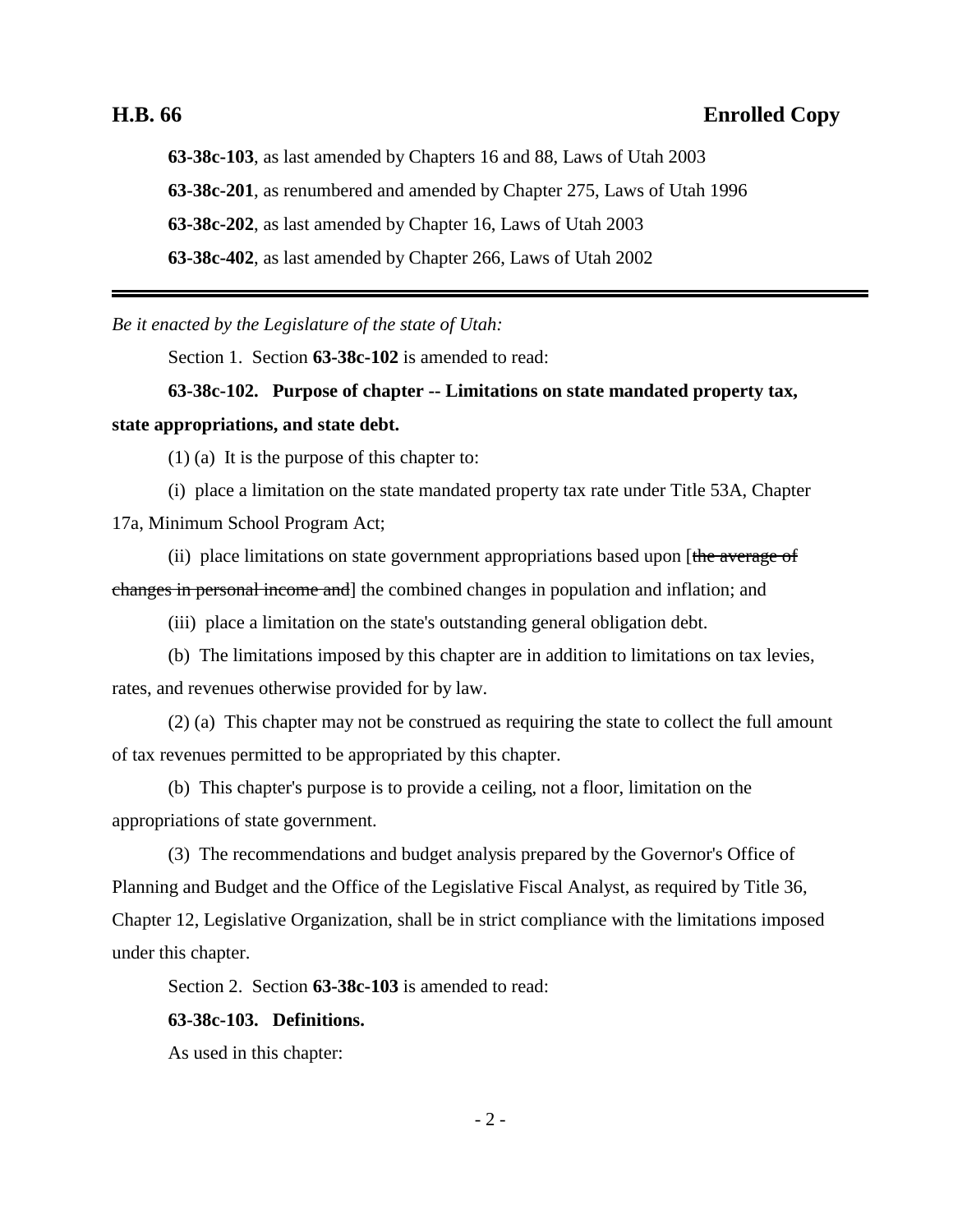(1) (a) "Appropriations" means actual unrestricted capital and operating appropriations from unrestricted General Fund[<del>, Uniform School Fund, and Transportation Fund</del>] sources and from non-Uniform School Fund income tax revenues as presented in the governor's executive budgets.

(b) "Appropriation" includes appropriations that are contingent upon available surpluses in the General Fund<sup>[</sup>, Uniform School Fund, or Transportation Fund].

[(c) "Appropriation" includes appropriations made to the Centennial Highway Fund from unrestricted General Fund and Transportation Fund revenues.]

 $[\frac{d}{d}]$  (c) "Appropriations" does not mean:

(i) debt service expenditures;

(ii) emergency expenditures;

(iii) expenditures from all other fund or subfund sources presented in the executive budgets;

(iv) transfers into, or appropriations made to, the General Fund Budget Reserve Account established in Section 63-38-2.5;

(v) transfers into, or appropriations made to, the Education Budget Reserve Account established in Section 63-38-2.6;

(vi) monies appropriated to fund the total one-time project costs for the construction of capital developments as defined in Section 63A-5-104; or

(vii) appropriations made to the Centennial Highway Fund [from sources other than the unrestricted General Fund and Transportation Fund revenues] created by Section 72-2-118.

(2) "Base year real per capita appropriations" means the result obtained for the state by dividing the fiscal year 1985 actual appropriations of the state less debt monies  $\frac{555 \text{ million}}{2000 \text{ million}}$ appropriated for flooding and less \$14.2 million appropriated for capital projects in Section 3 of Chapter 265, Laws of Utah 1985 General Session,] by:

(a) the state's July 1, 1983 population; and

(b) the fiscal year 1983 inflation index divided by 100.

(3) "Calendar year" means the time period beginning on January 1 of any given year and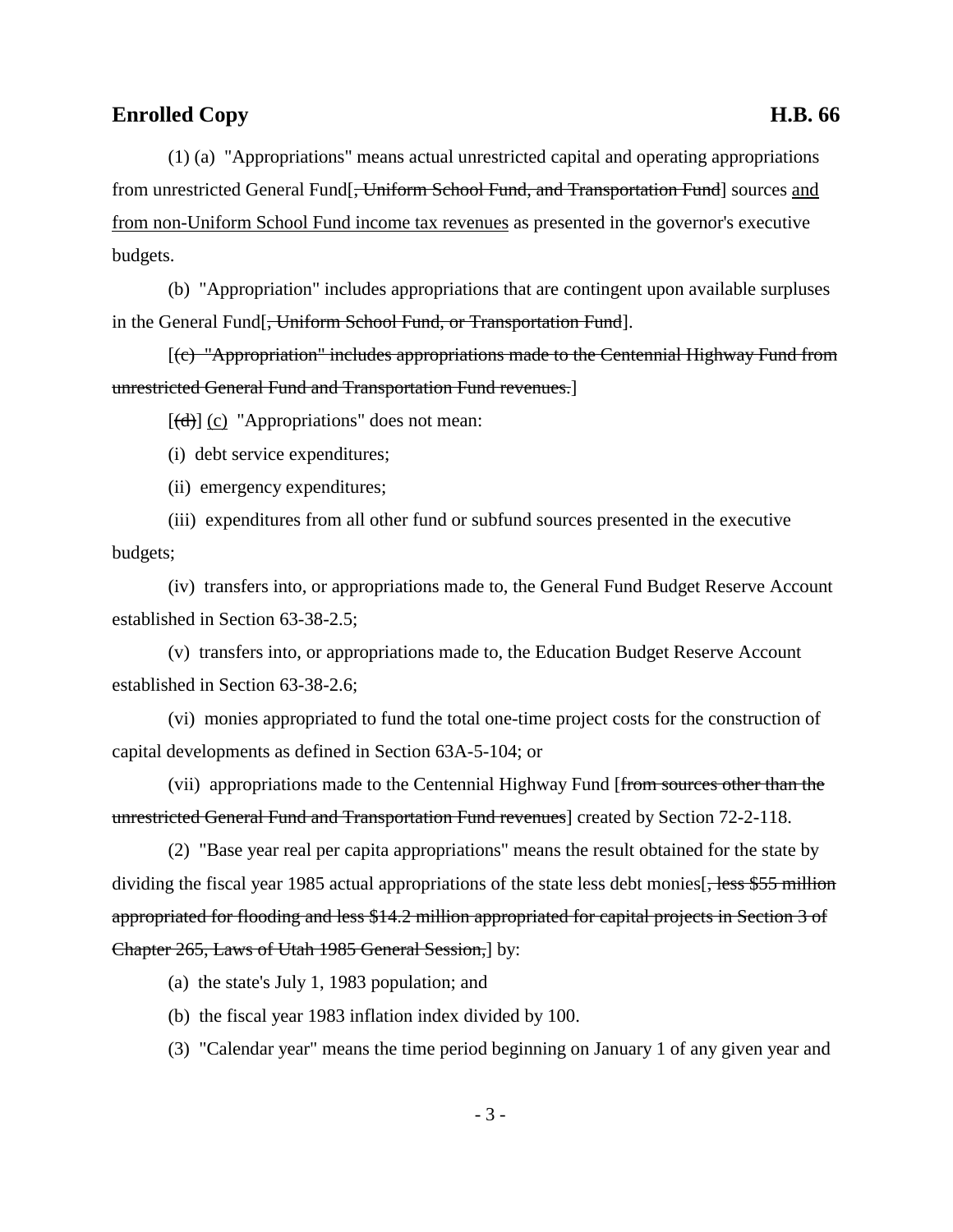ending on December 31 of the same year.

(4) "Fiscal emergency" means an extraordinary occurrence requiring immediate expenditures and includes the settlement under Chapter 4, Laws of Utah 1988, Fourth Special Session.

(5) "Fiscal year" means the time period beginning on July 1 of any given year and ending on June 30 of the subsequent year.

(6) "Fiscal year 1985 actual base year appropriations" means fiscal year 1985 actual capital and operations appropriations from General. uniform school, and transportation. Fund and non-Uniform School Fund income tax revenue sources, less debt monies. appropriated for flooding, and less \$14.2 million appropriated for capital projects in Section 3, Chapter 265, Laws of Utah 1985].

(7) "Inflation index" means the change in the general price level of goods and services as measured by the Gross National Product Implicit Price Deflator of the Bureau of Economic Analysis, U.S. Department of Commerce calculated as provided in Section 63-38c-202.

(8) (a) "Maximum allowable appropriations limit" means the appropriations that could be, or could have been, spent in any given year under the limitations of this chapter.

(b) "Maximum allowable appropriations limit" does not mean actual appropriations spent or actual expenditures.

(9) "Most recent fiscal year's inflation index" means the fiscal year inflation index two fiscal years previous to the fiscal year for which the maximum allowable inflation and population appropriations limit is being computed under this chapter.

[(10) "Most recent fiscal year's personal income" means the fiscal year personal income two fiscal years previous to the fiscal year for which the maximum allowable personal income appropriations limit is being computed under this chapter.]

 $[(11)]$  (10) "Most recent fiscal year's population" means the fiscal year population two fiscal years previous to the fiscal year for which the maximum allowable inflation and population appropriations limit is being computed under this chapter.

 $[(12)$  "Personal income" means the total personal income of the state as calculated by the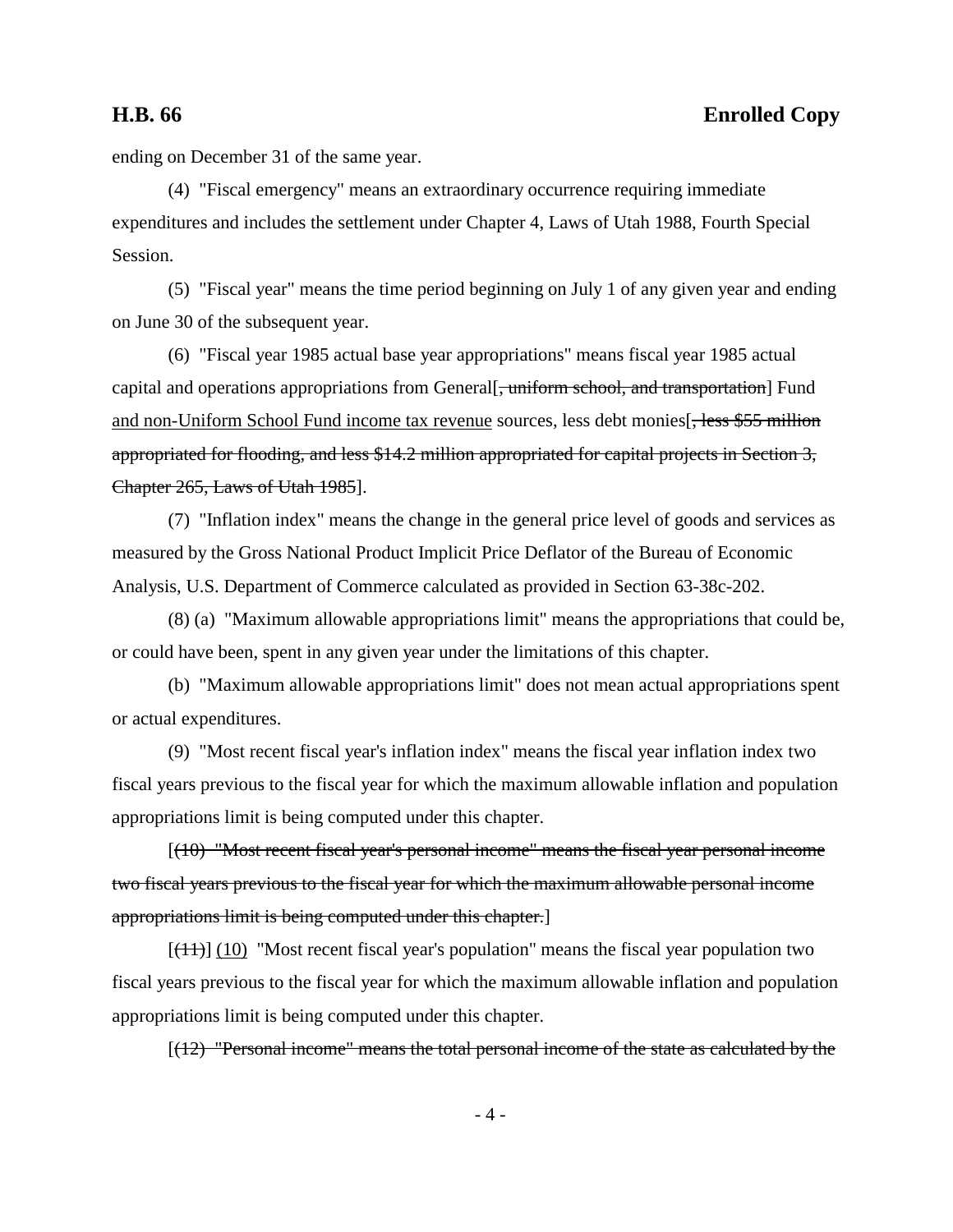Governor's Office of Planning and Budget according to the procedures and requirements of Section 63-38c-202.]

 $[(13)] (11)$  "Population" means the number of residents of the state as of July 1 of each year as calculated by the Governor's Office of Planning and Budget according to the procedures and requirements of Section 63-38c-202.

 $[(14)]$  (12) "Revenues" means the revenues of the state from every tax, penalty, receipt, and other monetary exaction and interest connected with it that are recorded as unrestricted revenue of the General Fund<sup>[-</sup>, Uniform School Fund, and Transportation Fund, and from non-Uniform School Fund income tax revenues, except as specifically exempted by this chapter.

 $[(15)]$  (13) "Security" means any bond, note, warrant, or other evidence of indebtedness, whether or not the bond, note, warrant, or other evidence of indebtedness is or constitutes an "indebtedness" within the meaning of any provision of the constitution or laws of this state.

Section 3. Section **63-38c-201** is amended to read:

#### **63-38c-201. Appropriations limit -- Formula.**

(1) There is established a state appropriations limit for each fiscal year beginning after June 30, 1988.

(2) For each of these fiscal years, the annual legislative appropriations for this state, its agencies, departments, and institutions may not exceed that sum determined by [the average of the two formulas specified in Subsections  $(2)(h)$  and  $(i)$ ] applying the formula B\* P\* (I/100) in which:

 $[(a)$  "Z" equals the most recent fiscal year's personal income;

 $[(b)$  "Y" equals personal income for the fiscal year just previous to "Z";

 $[(c)$  "A" equals the prior fiscal year's maximum allowable personal income appropriations limit beginning with fiscal year 1985 actual base year appropriations;

 $[\overline{(\mathbf{d})}]$  (a) "B" equals the base year real per capita appropriations for the state, its agencies, departments, and institutions;

 $[\text{e}\text{e}]$  (b) "P" equals the most recent fiscal year's population; and

 $[(f)$  (c) "I" equals the most recent fiscal year's inflation index adjusted to reflect fiscal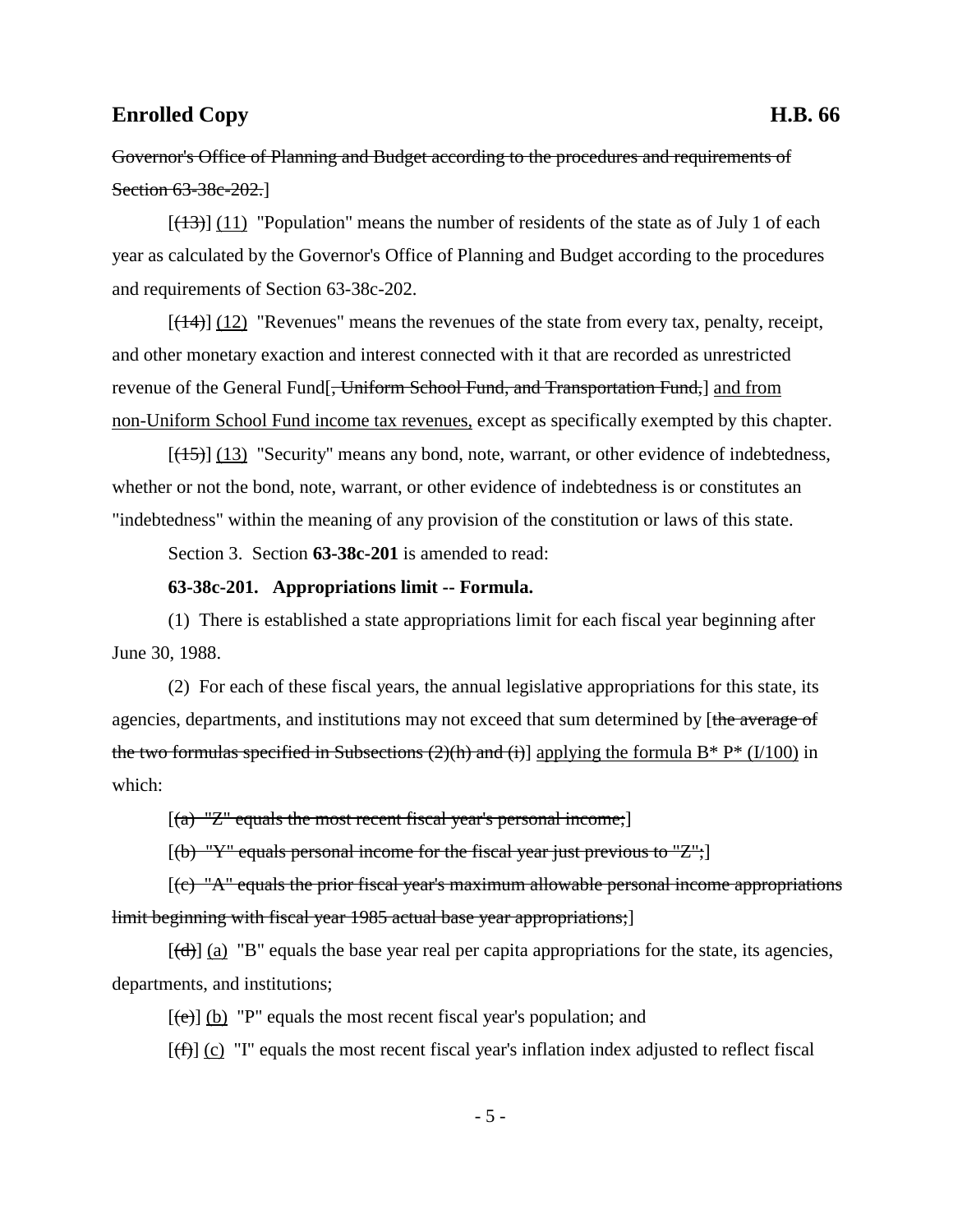year 1989 as having an index value of 100.

 $[(g)] (3)$  The revenues specified in Section 63-38c-205 are not subject to the limitation in this section.

 $[(h)$  Formula 1: B\* P\*  $(1/100)$  = Maximum Allowable Inflation and Population Appropriations Limit.]

 $[(i)$  Formula 2:  $A^*(Z/Y)$  = Maximum Allowable Personal Income Appropriations Limit. Section 4. Section **63-38c-202** is amended to read:

**63-38c-202. Computing formula elements.**

 $[(1)$  For purposes of computing the most recent fiscal year's personal income, the Governor's Office of Planning and Budget shall use the quarterly data produced by the Bureau of Economic Analysis, U.S. Department of Commerce.]

 $[\frac{1}{2}]$  (1) For purposes of calculating fiscal year inflation indexes [and fiscal year personal income] for the previous fiscal year, the Governor's Office of Planning and Budget shall use:

(a) the actual quarterly data released by the U.S. Department of Commerce as of January 31 of each year; and

(b) the most recent U.S. Bureau of Census population estimates as of January 31 of each year.

 $[\langle 3\rangle]$  (2) (a) For purposes of computing the inflation index, the Governor's Office of Planning and Budget shall:

(i) assign the bureau's 1982 calendar year inflation index value of 100 to fiscal year 1989 for purposes of computing fiscal year index values;

(ii) compute all subsequent fiscal year inflation indexes after having assigned the fiscal year 1989 inflation index a value of 100; and

(iii) use the quarterly index values published by the Bureau of Economic Analysis, U.S. Department of Commerce, to compute fiscal year index values.

(b) If the bureau changes its calendar base year, appropriate adjustments are to be made in this chapter to accommodate those changes.

 $[\frac{4}{3}]$  (3) (a) For purposes of computing the most recent fiscal year's population, the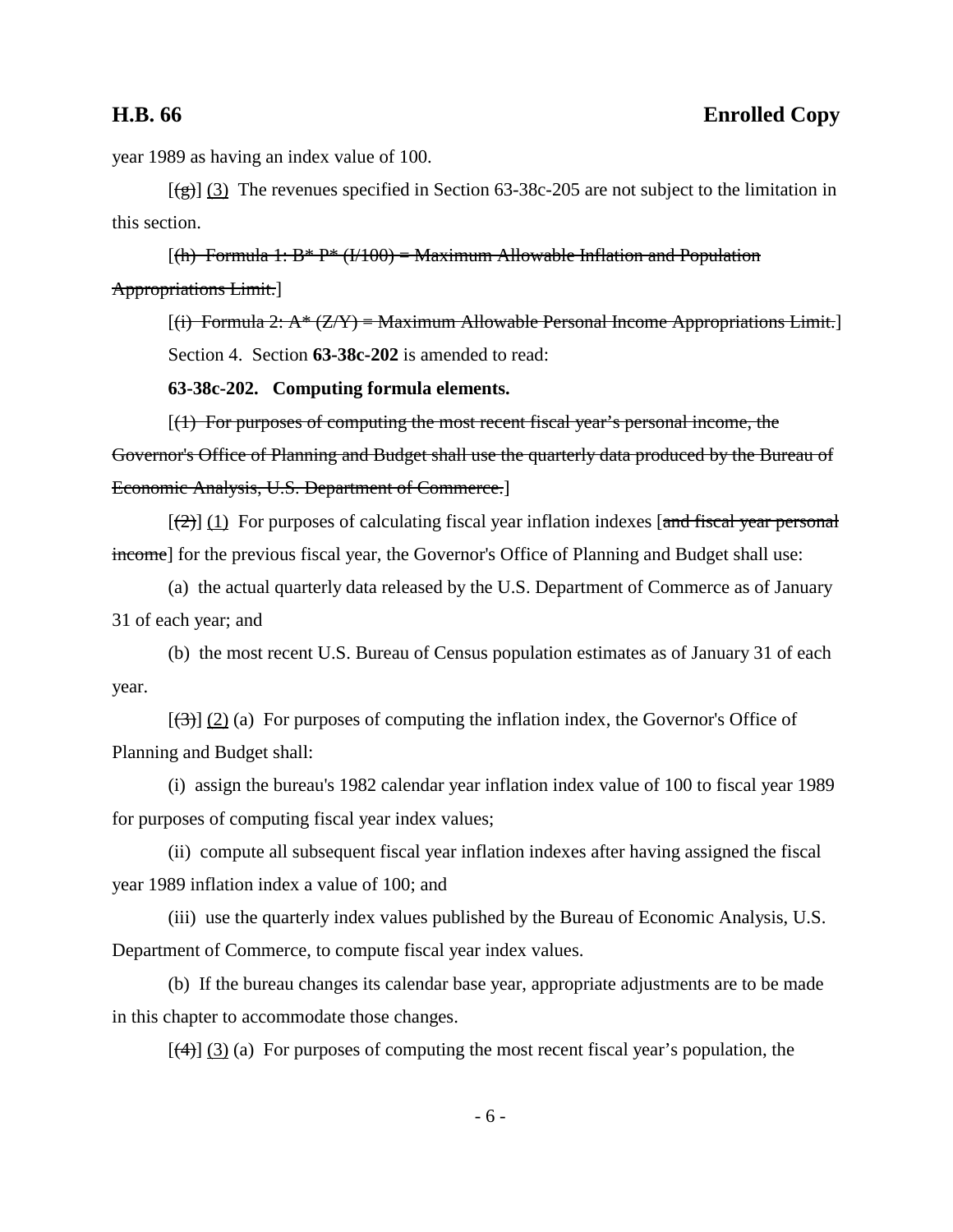Governor's Office of Planning and Budget shall convert the April 1 decennial census estimate to a July 1 estimate, unless otherwise estimated by the Bureau of Census.

(b) If the bureau changes the state's July 1, 1983 base year population after it conducts the 1990 Census, appropriate adjustments shall be made in this chapter to accommodate those changes.

Section 5. Section **63-38c-402** is amended to read:

## **63-38c-402. Debt limitation -- Vote requirement needed to exceed limitation -- Exceptions.**

(1) (a) Except as provided in Subsection (1)(b), the outstanding general obligation debt of the state may not exceed  $[20\%]$  45% of the maximum allowable appropriations limit unless approved by more than a two-thirds vote of both houses of the Legislature.

(b) Notwithstanding the limitation contained in Subsection (1)(a), debt issued under the authority of the following parts is not subject to the debt limitation established by this section:

(i) Title 63B, Chapter 6, Part 2, 1997 Highway General Obligation Bond Authorization;

(ii) Title 63B, Chapter 6, Part 3, 1997 Highway Bond Anticipation Note Authorization;

(iii) Title 63B, Chapter 7, Part 2, 1998 Highway General Obligation Bond Authorization;

(iv) Title 63B, Chapter 7, Part 3, 1998 Highway Bond Anticipation Note Authorization;

(v) Title 63B, Chapter 8, Part 2, 1999 Highway General Obligation Bond Authorization;

(vi) Title 63B, Chapter 8, Part 3, 1999 Highway Bond Anticipation Note Authorization;

(vii) Title 63B, Chapter 9, Part 2, 2000 Highway General Obligation Bond;

(viii) Title 63B, Chapter 10, Part 1, 2001 Highway General Obligation Bond;

(ix) Title 63B, Chapter 10, Part 2, 2001 Highway General Obligation Bond Anticipation Notes;

(x) Title 63B, Chapter 11, Part 5, 2002 Highway General Obligation Bond for Salt Lake County; and

(xi) Title 63B, Chapter 11, Part 6, 2002 Highway General Obligation Bond Anticipation Notes for Salt Lake County Authorization.

(2) This section does not apply if contractual rights will be impaired.